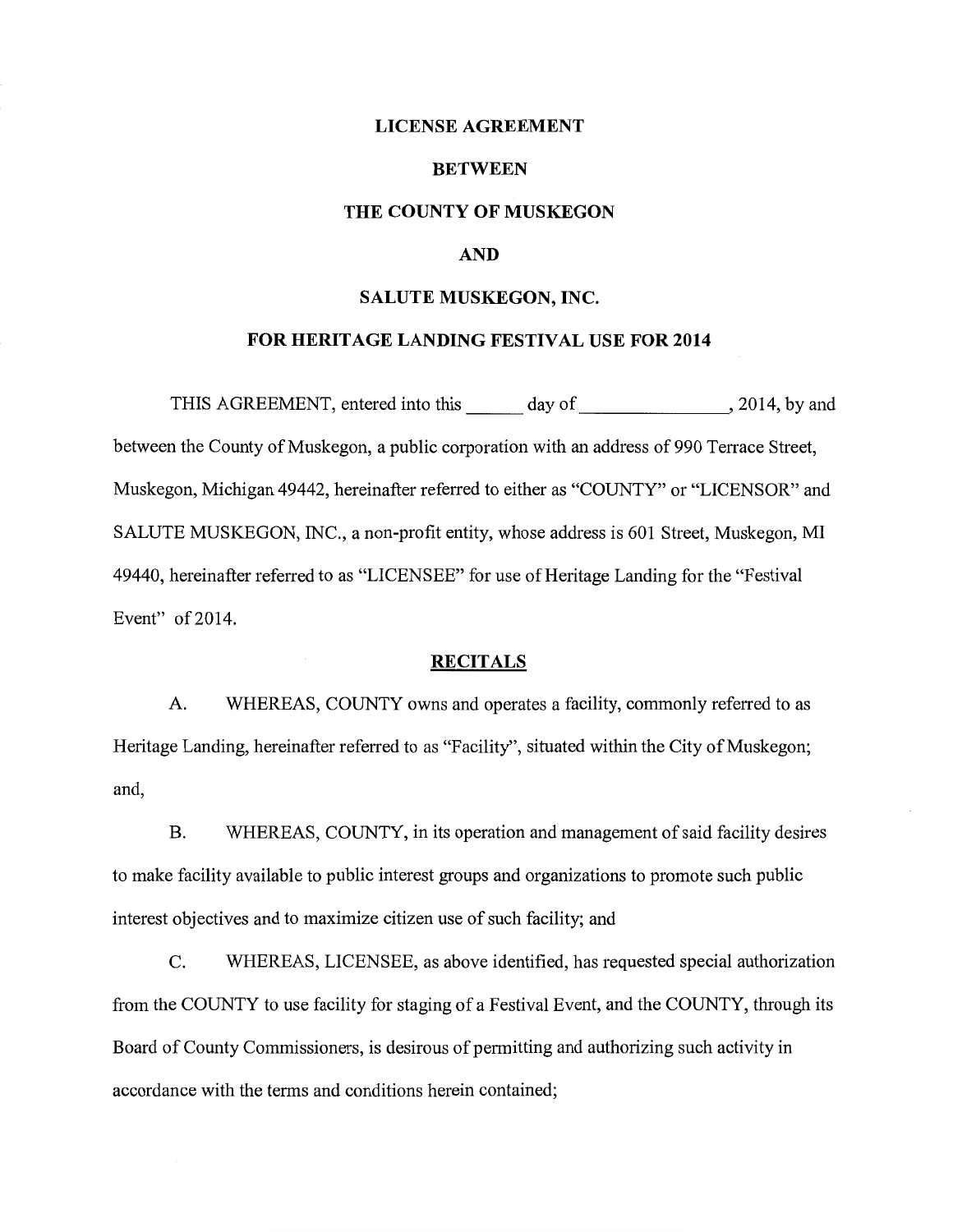NOW, THEREFORE, in consideration of the mutual covenants and conditions hereinafter contained, the parties hereto agree as follows:

### **AGREEMENT**

#### **SECTION 1 - LICENSE TO USE HERITAGE LANDING**

In consideration of the covenants herein contained, the COUNTY hereby grants to LICENSEE the right and privilege to conduct and stage certain Festival Event activities at the Facility.

### **SECTION 2 - USE OF PROPERTY**

LICENSEE shall be permitted to use and occupy facility for those activities reasonably relating to the conducting of the Festival Event during calendar year 2014 on dates specified in Section 3 below. In concurrence with the County Administrator, the Director of Public Works (DPW) may prohibit any activity that they determine is not reasonably related to the conducting of the Festival Event.

#### **SECTION** 3 - **PERIOD OF USE**

LICENSEE shall hold the Festival Event from 7:00 a.m. on July 4, 2014 to 11:00 p.m. on July 5, 2014. LICENSEE is authorized to have use of the Facility ten (10) days before the Festival Event for set-up and three (3) days after the Festival Event for clean-up. LICENSEE must obtain prior written approval from Convention & Visitors Bureau Director in the event that the LICENSEE shall require additional days for set-up or clean-up.

#### **SECTION 4 - RESERVATION FEE**

LICENSEE shall pay a non-refundable reservation fee of Twelve-Hundred Fifty Dollars  $(1,250.00)$  to the Convention & Visitors Bureau for each paid admission day of festival events, and payment of said reservation fee shall be due and payable at the time of the reservation. No reservation will be valid until the reservation fee is received. The reservation fee will be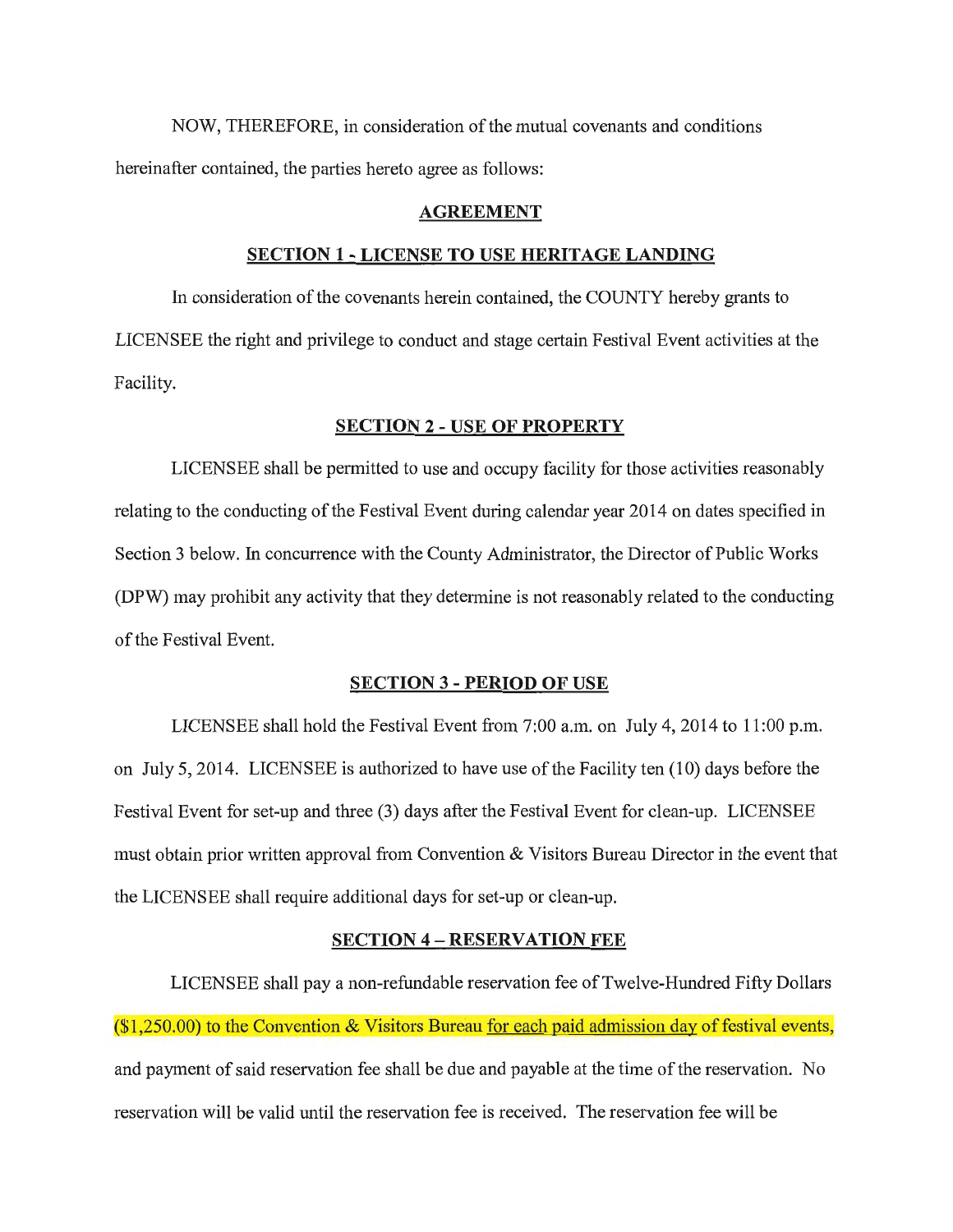forfeited if the event is canceled. For the 2014 festival event, the reservation fee will not be applied to ticket surcharge total.

### **SECTION 5 - COMPENSATION/RENT**

There shall be no compensation or rent paid, with the exception as provided in Section 15, by LICENSEE, inasmuch as the COUNTY has determined, through its Board of Commissioners, that this use of property is within the public interest and consistent for the purpose for which the park is dedicated.

### **SECTION 6 - UTILITIES**

LICENSEE shall pay all charges for all utilities, including but not limited to electricity, light, heat, water, power and telephone rendered or supplied upon or in connection with the LICENSEE's use of said facility. Said cost, to the extent not determinable by direct charge computation, shall be determined to equal amount of utility charge in excess of that average charge imposed for a comparable period, to be determined by the Director of the DPW. Provided, however, any and all special hook-ups or support facilities required by LICENSEE for its event shall be solely the responsibility of the LICENSEE to pay.

#### **SECTION** 7 - **RESTROOMS**

LICENSEE shall bear responsibility for payment of all charges associated with the providing of toilet facilities on the property during the period of Festival Event. LICENSEE shall provide a sufficient number of portable restrooms for use by all LICENSEE participants and guests as well as users of the facility.

## **SECTION 8 - ACCEPTANCE OF PROPERTY AS-IS**

LICENSEE accepts the buildings, improvements and any equipment in or on the facility in their existing conditions. No representation, statement or warranty either express or implied, has been made by or on behalf of COUNTY as to said condition, as to the use that may be made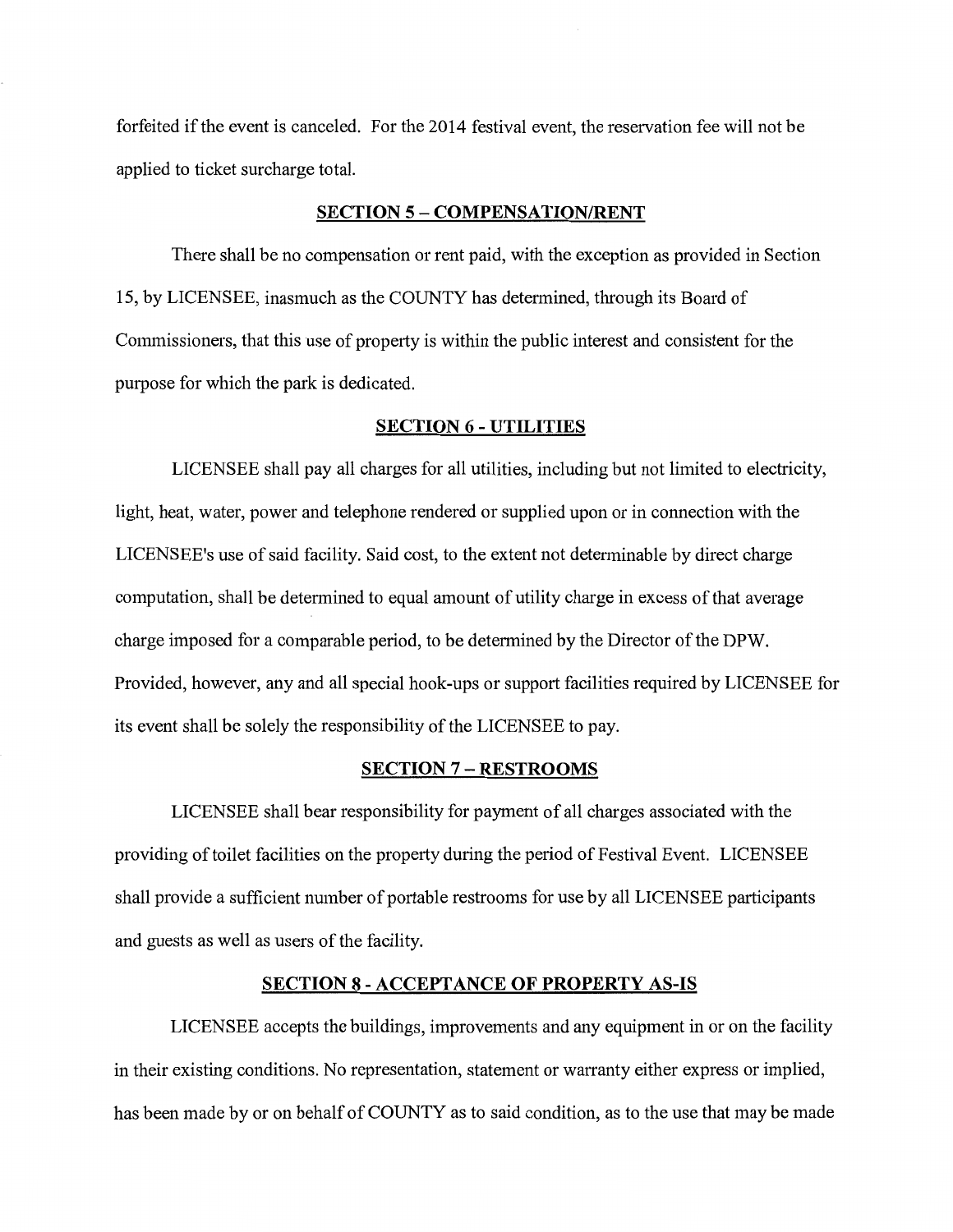of such property, except as may be expressly limited herein by way of restriction. In no event shall COUNTY be liable to LICENSEE for any defect in such property or for limitations on its use. No representational warranty of habitability, express or implied, has been made by or on behalf of the COUNTY.

# **SECTION 9 - MAINTENANCE/SET-UP/CLEAN-UP**

LICENSEE shall, at its own expense, take all necessary steps to organize and set-up the facility for Festival Event activities. All costs associated with same shall be home exclusively by LICENSEE.

In addition, LICENSEE shall bear full responsibility for cleaning up of the facility. In addition thereto, LICENSEE affirmatively covenants to restore the facility fully to its "preevent" condition, usual wear and tear excepted, at the completion of Festival Event activities.

LICENSEE shall pay the COUNTY the sum of One-Thousand Dollars (\$1,000.00) in a refundable security damage deposit. During the period of this Agreement, the LICENSEE shall be responsible to maintain the Facility in the same condition, usual wear and tear excepted, that existed at the time this Agreement commenced. LICENSEE will be given a pre-event checklist whereby any damaged equipment or missing property can be identified. Once the event is over, the equipment and property will be subject to a post-event inspection. The cost of any maintenance resulting from the activities of the LICENSEE, the repair of any damage or loss of any equipment indicated on the post-event checklist and an amount necessary to remedy the findings of the post-even inspection, shall be deducted from the security deposit. The balance of the security deposit will then be returned to the LICENSEE within thirty (30) days, after the last day of the event. If there are no damages, repairs required, or missing property following the event, and the event surcharge is paid in full, the entire security deposit will be returned within thirty (30) days. If the cost necessary to remedy the post inspection exceeds the deposit,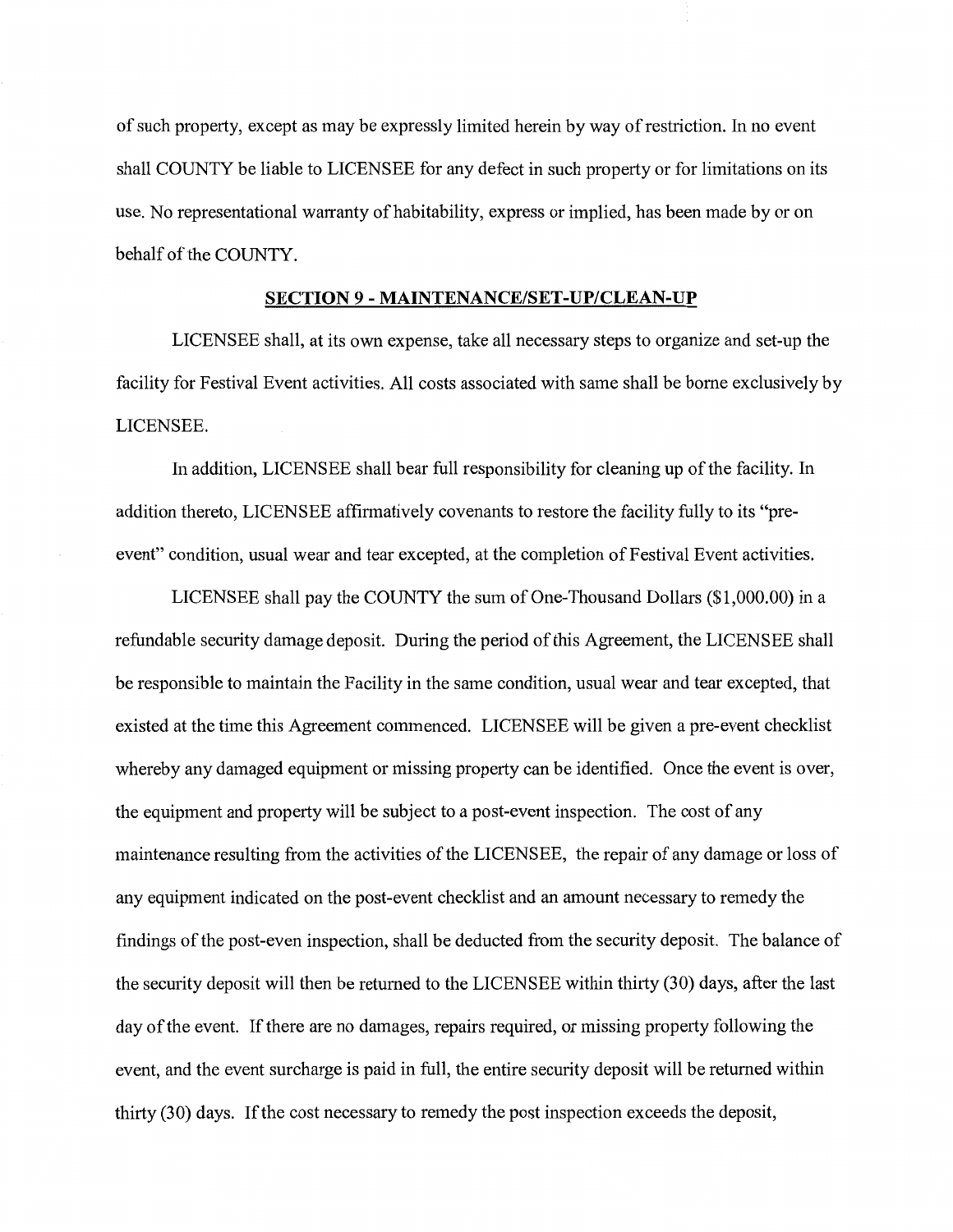LICENSEE will be billed the difference.

#### **SECTION 10 - COMPLIANCE WITH LAW**

LICENSEE shall comply with all requirements which may be imposed by public authorities, whether State or local, with regard to equipping facility for conducting of Festival Event activities and any changes and/or additions to property necessitated as a result of any such requirements shall be solely at the cost, and at the expense of the LICENSEE; provided, however, that the property may not be physically altered in a permanent manner except upon prior written approval of the Director of the DPW, in concurrence with the County Administrator, as above identified.

# **SECTION 11 - LICENSEE AUTHORIZATION/OBLIGATION TO RESTRICT USE OF PARK PROPERTY AND ALCOHOL USE**

laws. LICENSEE is authorized to dispense alcohol only in accordance with State and local

## **SECTION 12 - SECURITY MANAGEMENT**

LICENSEE shall make suitable arrangements for providing reasonable security personnel during the period of the Festival Event. LICENSEE shall provide satisfactory written proof of same to the Director of the DPW prior to the Festival Event. LICENSEE shall be responsible for management of facilities and property the during period of the License.

### **SECTION 13 - INSURANCE AND INDEMNITY**

LICENSEE shall, at its own expense, provide and keep in force, general public liability insurance protecting the LICENSEE and COUNTY from all claims of damage to persons or property or for loss of life or of property, occurring on, in or about the facility, during the period of Festival Event, and with respect to preparatory and clean-up activities occurring in connection with same. LICENSEE shall maintain comprehensive general liability insurance in the minimum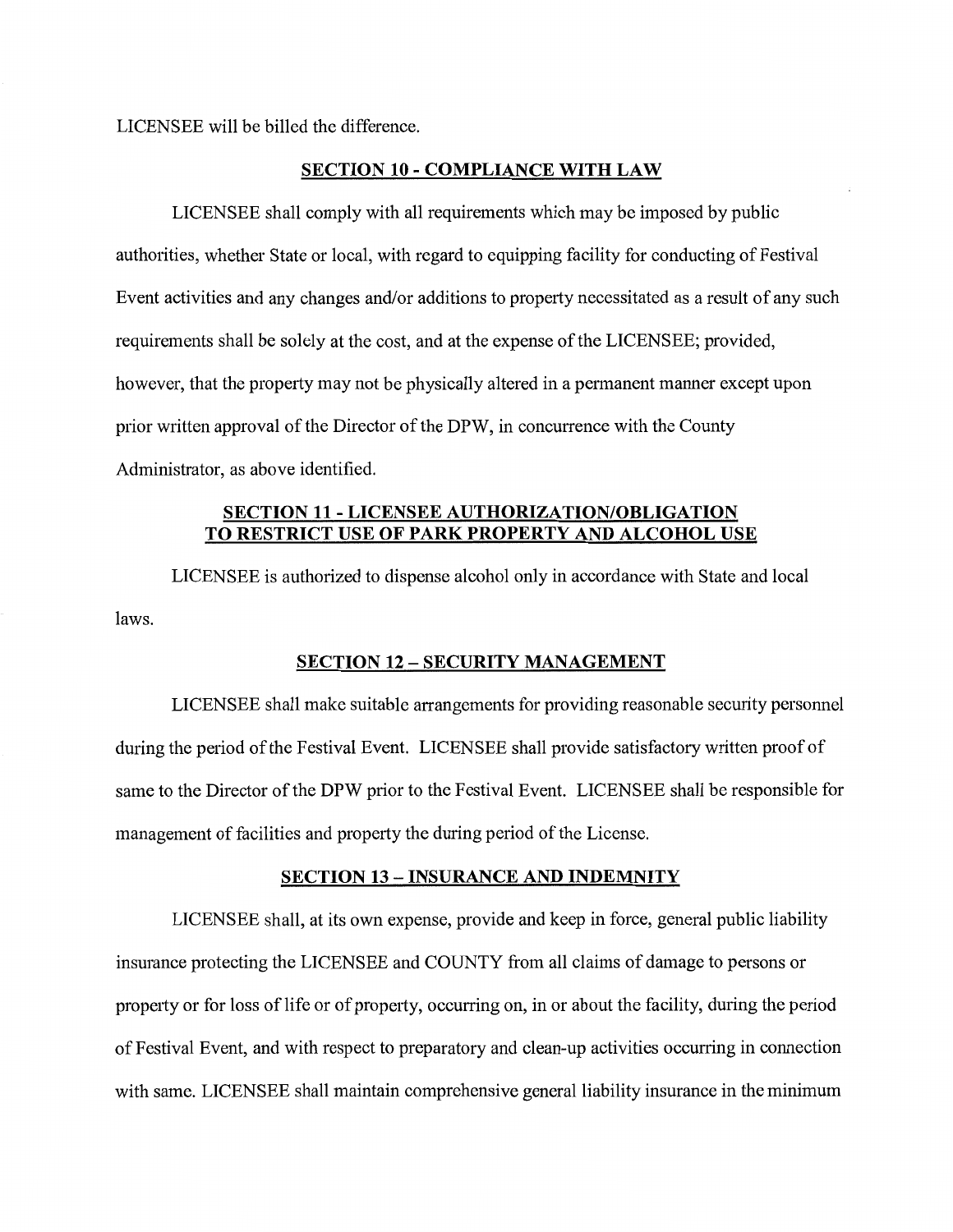amount of One Million Dollars (\$1,000,000.00) per occurrence and name COUNTY as additional insured; copies and certificates of coverage naming the COUNTY as an additional insured, shall be provided to the Community Development Director at the time of reservation.

LICENSEE agrees to indemnify and hold COUNTY harmless as against all claims, liabilities, costs or expenses, including attorney fees and costs, relating to any third party complaint as brought by Festival Event patron(s) or contractee(s), or agent(s) of same alleging injury or damange of any kind, except for the acts and omissions of the employees, representatives, and agents of the COUNTY. The County agrees to indemnify and hold LICENSEE harmless as against any claims, liabilities, costs or expenses that are caused by employees, represenatives, and agents of the COUNTY.

LICENSEE shall furthermore, and at its own expense, keep in force such other insurance against other insurable hazards in such amounts as may from time to time be required by COUNTY, provided that such are insurable assets and hazards commonly insured against with respect to similar premises and uses. LICENSEE shall provide insurance required by state and local law.

# **SECTION 14-LICENSEE'S OBLIGATION REGARDING HERITAGE LANDING MECHANICAL EQUIPMENT**

LICENSEE agrees that it will provide approved padlocks for any electrical panels that it requires in order to provide the necessary power for its event. LICENSEE further represents that in the event that work is performed on any of the electrical or mechanical equipment at the Facility that it will be only be performed by a journeyman or master electrician or others with the same level of qualification. A copy of the license of said journeyman or master electrician shall be presented to the COUNTY before any electrical work for the festival event begins at the Facility.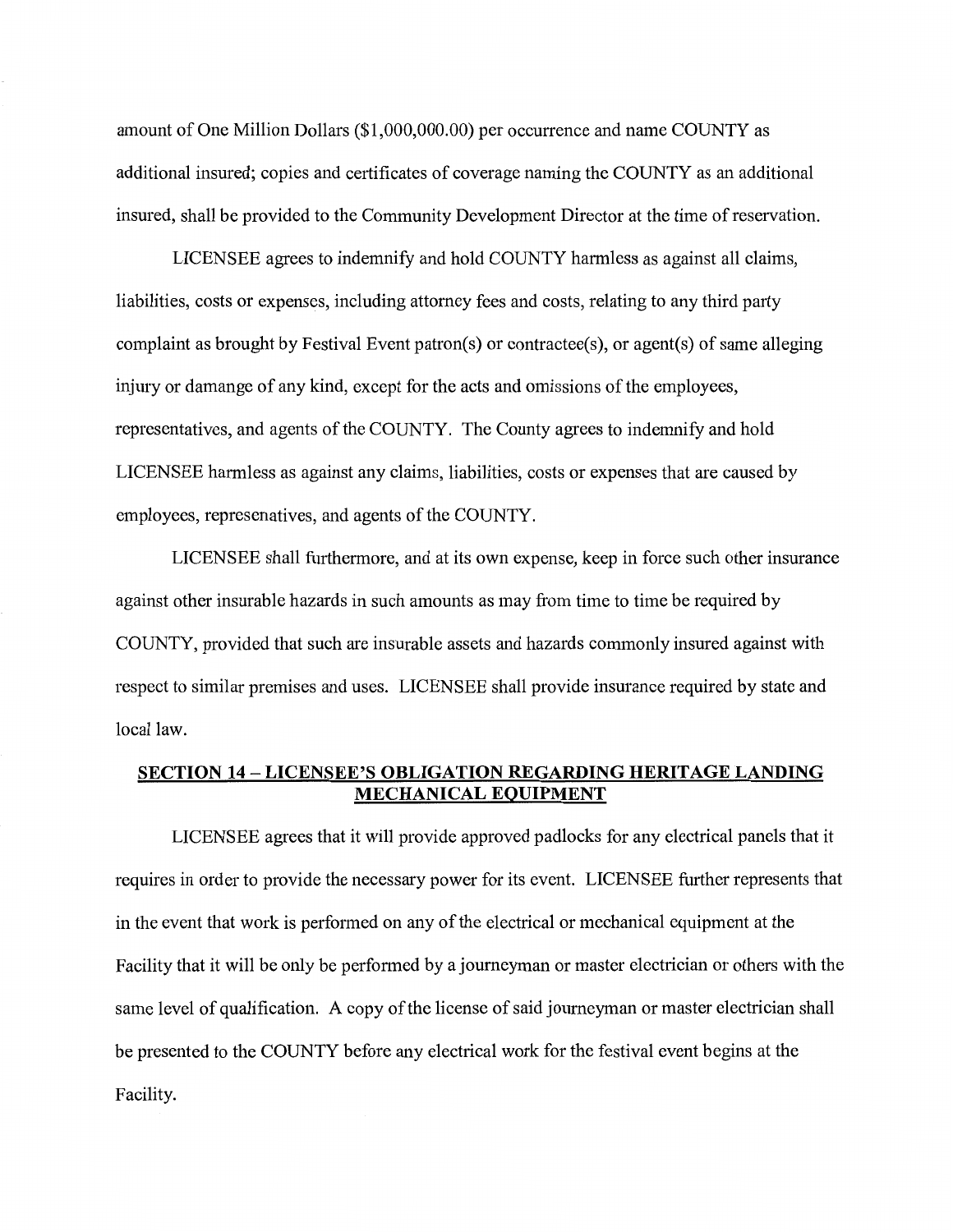During the Festival Event, any problems that arise with power disruption, inadvertent activation of the sprinkler system or other routine or emergency mechanical matters which arise as a consequence of LICENSEE'S event, will be LICENSEE'S responsibility to correct. LICENSEE will be expected to provide necessary and qualified personnel. It is understood that should any of these problems arise, any cost incurred to correct them will be the responsibility of LICENSEE unless deemed caused by acts of God, as that phrase is commonly understood, and not a consequence of LICENSEE'S event.

# **SECTION 15 - OBLIGATIONS AND REPRESENTATIONS IN REGARD TO CONTRACT CONTRACTEES AND VENDEES**

LICENSEE represents, and agrees to provide evidence upon request, of satisfactory agreements existing between LICENSEE and all Contractees/Vendees offering services for goods at the facility during the period of Festival Event. Such contracts of agreement shall include, with respect to all contracted vendee offerings, at a minimum, the following:

A. Requirement that Contractee/Vendee maintain adequate insurance and provide workers' compensation coverage for any of its employees;

B. Contractee/Vendee shall be an Equal Opportunity Employer;

C. Contractee/Vendee shall maintain adequate levels of liability and casualty insurance, to be determined adequate in the reasonable exercise of judgment of Festival Event;

D. Contractee/Vendee shall comply with all rules and regulations appurtenent to use of park and facilities.

E. LICENSEE shall exercise best efforts to engage local contractors and local veteran contractors.

## **SECTION 16 TICKET SURCHARGE FOR COUNTY**

A. The LICENSEE shall pay the COUNTY One Dollar (\$1.00) per admission ticket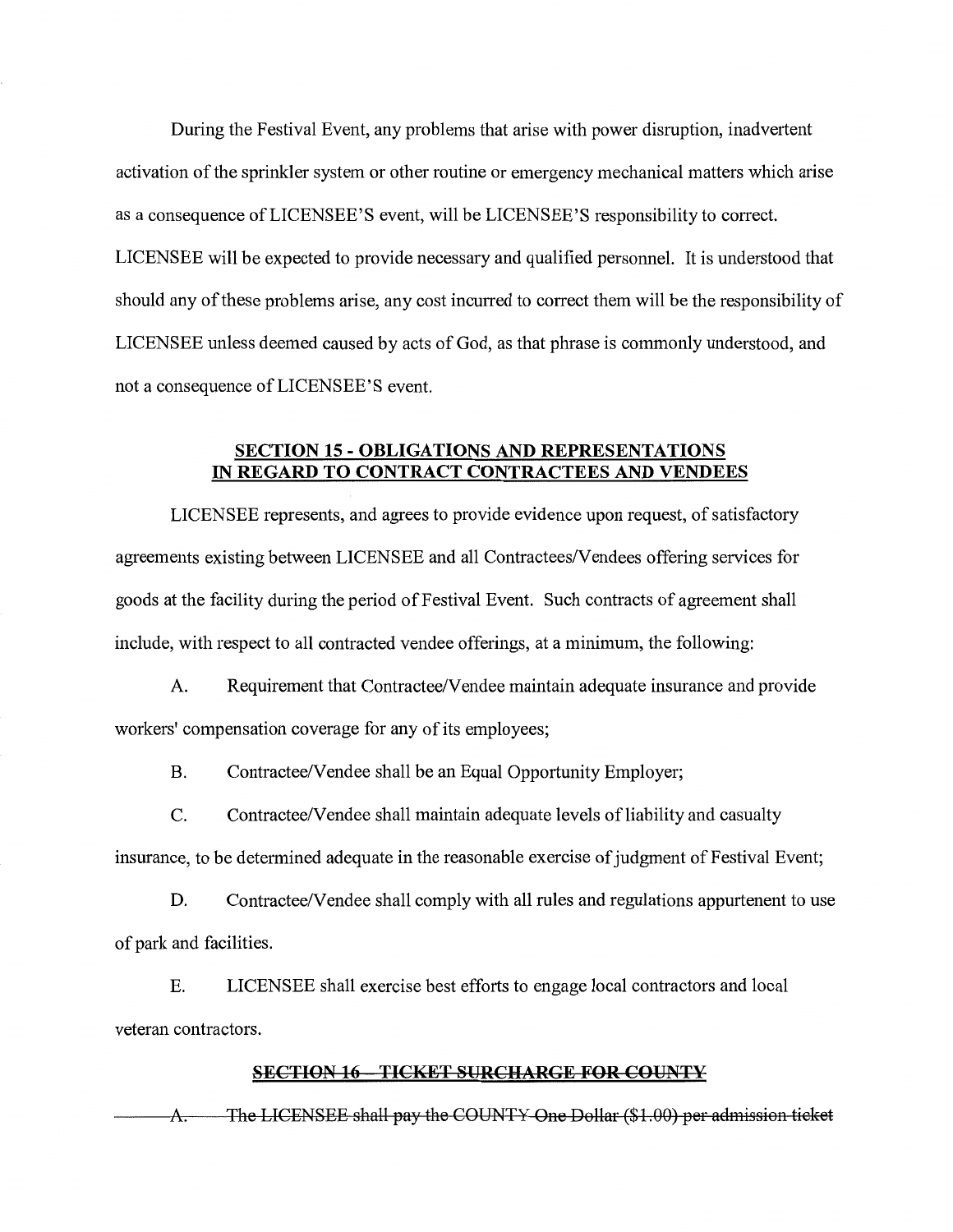sold for the 2014 Festival Event by imposing a One Dollar (\$1.00) surcharge on all-admission tiekets.

B. The LICENSEE shall pay to the COUNTY One Dollar (\$1.00) each for all multi day passes by imposing a One Dollar (\$1. 00) surcharge on all multi day passes sold for the 2014 Festival Event.

C. The COUNTY shall have full access to the LICENSEE'S ticket sales records for the Festival Event, as part of this Agreement.

# **SECTION 17-EVENT PARKING**

Convention and Visitors Bureau (CVB) and Carpenter Facility properties will be available to Festival Event for parking. Festival will be responsible for access and control of parking. Parking spaces shall be available for visitors to the CVB. In exchange for this license, LICENSEE will charge a minimum of Five Dollars (\$5.00) per vehicle per day. Provided, however, that the LICENSEE will pay to the COUNTY fifty (50%) percent of all fees collected regardless of the rate charged within sixty (60) days from the close of the event.

# **SECTION 18 - COUNTY EMPLOYEES**

It is understood that during the course of the Festival Event, County employees may be used as neccesary to ensure that the Facility and its related structures are properly operated and maintained. It is also understood that when County employees are engaged in connection with this Festival that the licensee shall be responsible for any cost incurred by the County, including wages, fringe benefits and overtime pay, as applicable. These amounts will be invoiced to the licensee within 30 days following the Festival Event.

## **SECTION 19 - RELATIONSHIP BETWEEN COUNTY AND LICENSEE**

It is understood that the relationship created by this Agreement between the County of Muskegon and the Festival Event shall be LICENSOR-LICENSEE. It is not a joint venture, a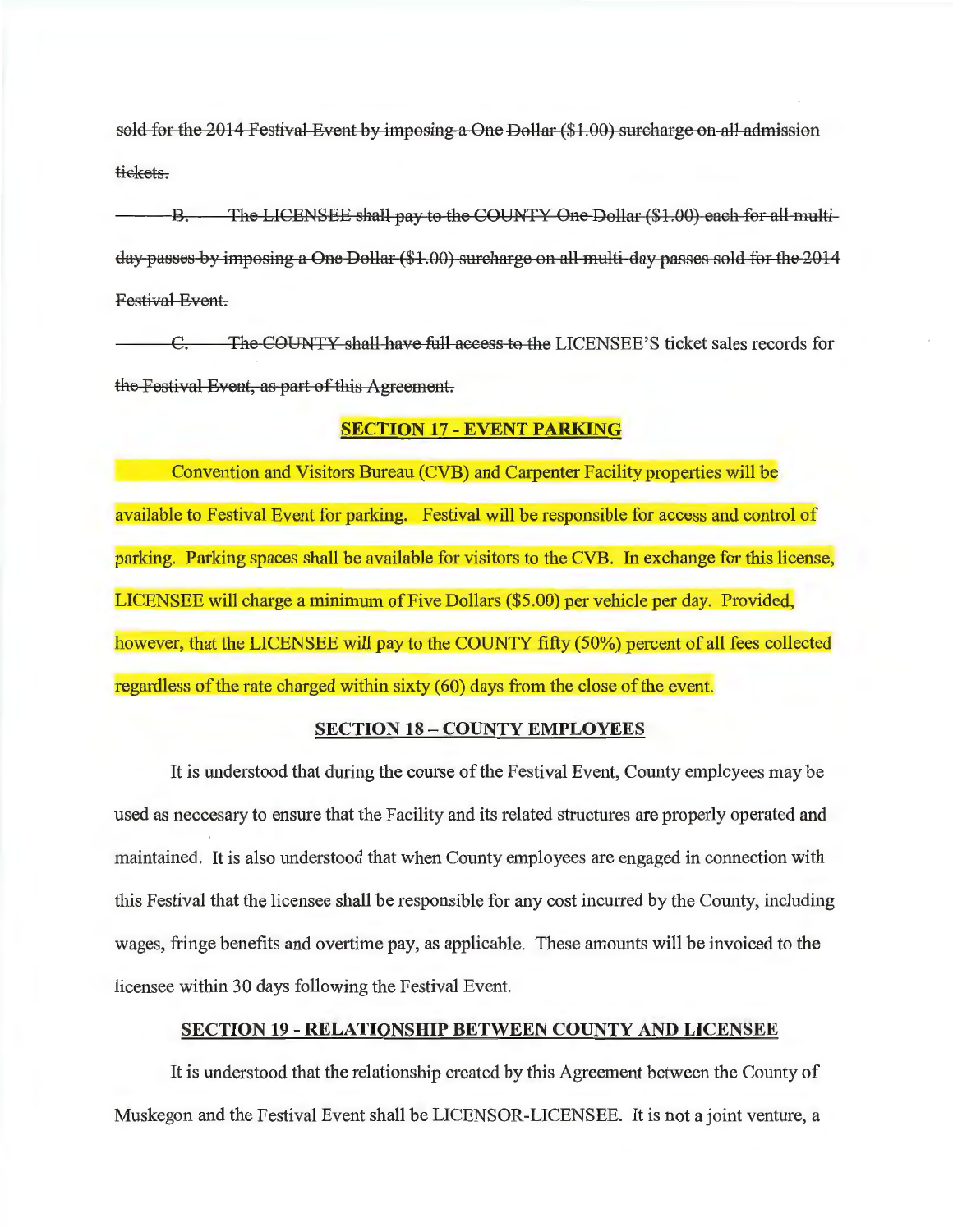partnership or a cooperative arrangement in any sense. Nothing in this Agreement shall be construed so as to give rise to an agency relationship as between COUNTY and LICENSEE. Nothing in this Agreement shall be construed so as to give rise to an arrangement other than authorization by COUNTY for LICENSEE to use property in accordance with the terms and conditions as herein set forth. It is further understood that the conduct of the Festival Event shall be the exclusive responsibility of the LICENSEE.

### **SECTION 20 - MICHIGAN LAW**

This Agreement shall be governed by the laws of the State of Michigan. Any litigation regarding this Agreement or its contents shall be filed in the County of Muskegon, if in State Court, or in the United States District Court for the Western District of Michigan, if in Federal Court.

### **SECTION 21 - TERMS AND CONDITIONS**

The terms and conditions used in this Agreement shall be given their common and ordinary definition and will not be construed against either party.

## **SECTION 22 - ASSIGNMENT**

LICENSEE shall not assign any of its rights nor transfer any of its obligations under this Agreement without the prior written consent of COUNTY and any attempt to so assign or so transfer without such consent shall be void and without legal effect and shall constitute grounds for termination. This Agreement is personal between the parties hereto and may not be assigned without written permission of the non-transferring party.

# **SECTION 23 - NONEXCLUSIVE AGREEMENT**

LICENSEE understands that this is not an exclusive Agreement and that COUNTY shall have the right to negotiate with and enter into contracts with others providing the same or similar services as those provided by LICENSEE as the COUNTY desires.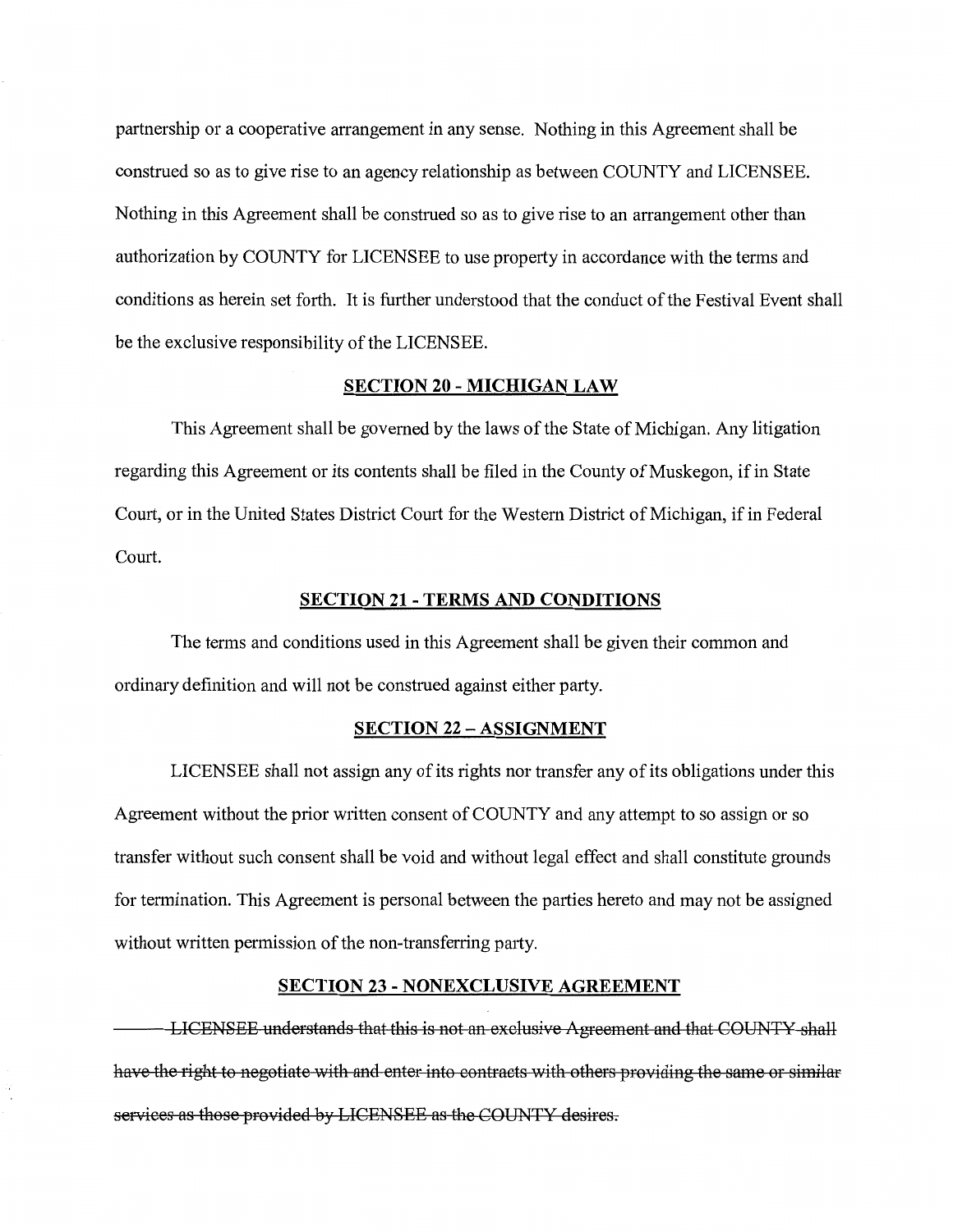## **SECTION 24 - ENTIRE AGREEMENT AND AMENDMENT**

In conjunction with the matters considered herein, this Agreement contains the entire understanding and agreement of the parties and there have been no promises, representations, agreements, warranties or undertakings by any of the parties, either oral or written, of any character or nature hereafter binding except as set forth herein. This Agreement may be altered, amended or modified only by an instrument in writing, executed by the parties to this Agreement and by no other means. Each party waives their future right to claim, contest or assert that this Agreement was modified, canceled, superceded or changed by any oral agreements, course of conduct waiver or estoppel.

# **SECTION 25 - NO THIRD-PARTY BENEFICIARY**

No person dealing with the COUNTY or LICENSEE shall be, nor shall any of them be deemed to be, third-party beneficiaries of this Agreement. This Agreement is not intended to, nor shall it be interpreted to create a special relationship between the COUNTY or the LICENSEE and any staff, visitors, residents, or other individuals who may have business through the COUNTY.

## **SECTION 26 - SEVERABILITY**

If any one or more of the provisions contained herein shall for any reason be held to be invalid, illegal or unenforceable in any respect, then such provision or provisions shall be deemed severable from the remaining provisions hereof, and such invalidity, illegality or unenforceability shall not affect any other provision hereof, and this Agreement shall be construed as if such invalid, illegal or unenforceable provision had never been contained herein.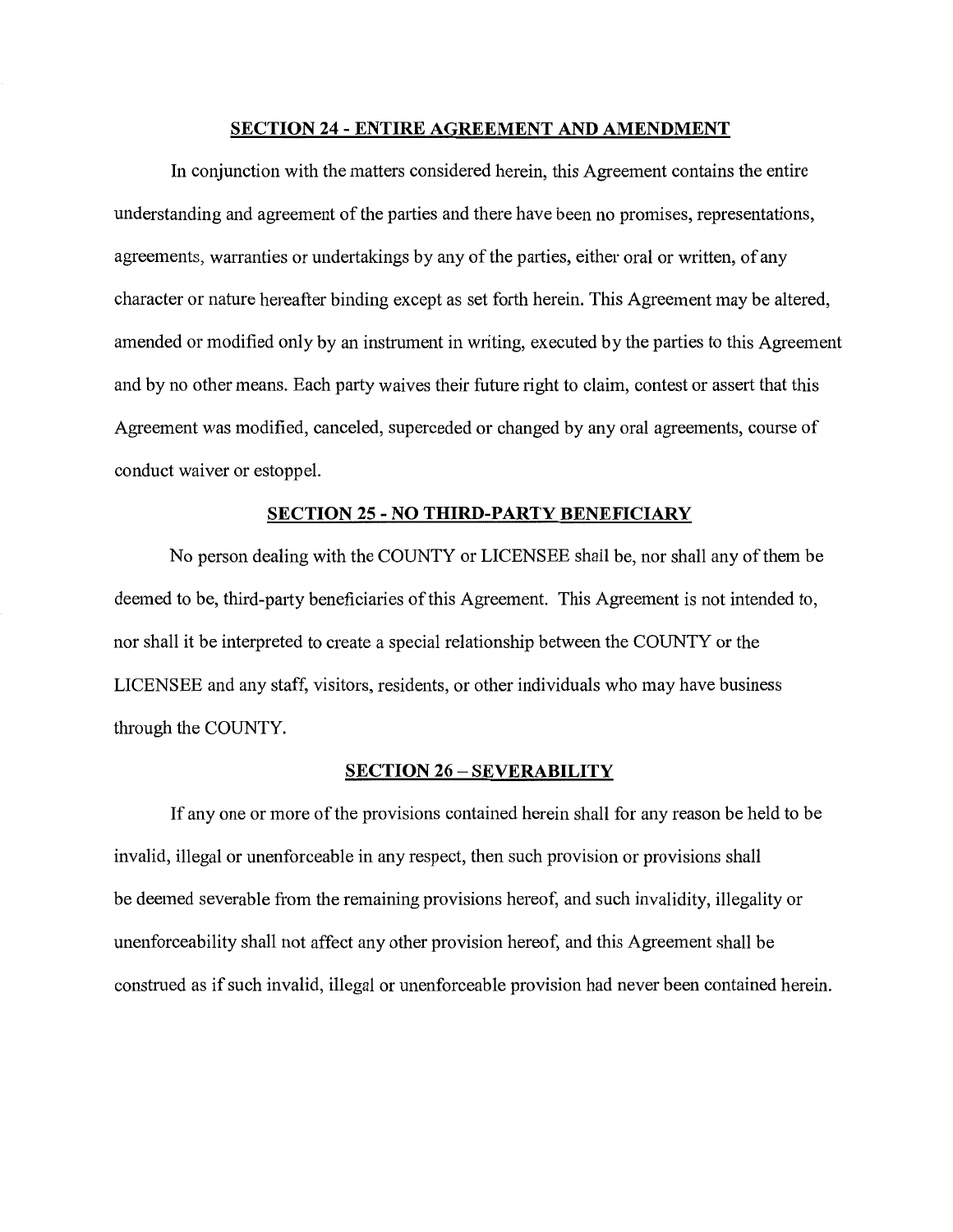# **SECTION 27 - EXECUTION OF COUNTERPARTS**

This Agreement may be executed in any number of counterparts and each such counterpart shall for all purposes be deemed to be an original; and all such counterparts, or as many of them as the parties shall preserve undestroyed, shall together constitute one and the same instrument.

# **SECTION 28 - AUTHORITY**

All parties to this Agreement warrant and represent that they have the power and authority to enter into this Agreement in the names, titles and capacities herein stated and on behalf of any entities, person, or firms represented or purported to be represented by such entity(ies), person(s), or firm(s) and that all formal requirements necessary or required by any State and/or Federal law in order to enter into this Agreement have been fully complied with. Furthermore, by entering into this Agreement, LICENSEE hereby warrants that it shall not have breached the terms or conditions of any contract or agreement to which LICENSEE is obligated, which breach would have a material effect there on.

IN WITNESS WHEREOF, the following signators, having been duly authorized to execute this Agreement, execute same by and on behalf of their respective organizations.